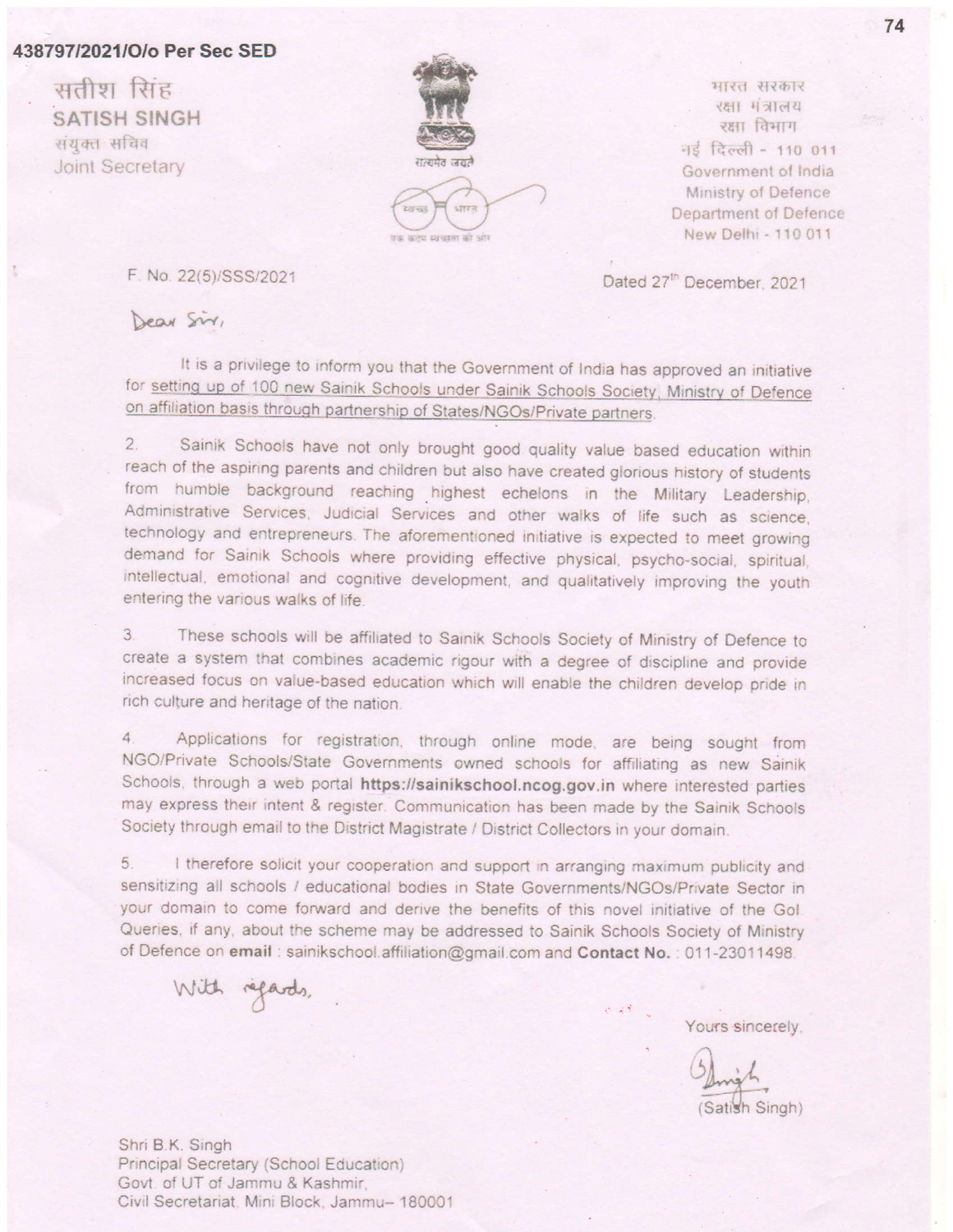Government of Jammu & Kashmir School Education Department

Director, School Education. Jammu/Kashmir.

Project Director, Samagra Shiksha, J&K.

Principal, Sainik School, Nagrota/Manasbal

No:- Edu-PS/71/2021-01-SED(cc33902) Dated:-24-01-2022

Same of

Subject: Setting up of 100 new Sainik School under Sainik Schools Society, Ministry of Defence.

Sir,

Kindly find enclosed herewith a D.O No.22(5)SSS/2021 dated: 27-12-2021 received from Joint Secretary, Ministry of Defence, Department of Defence, Gol regarding the subject cited above.

In this connection, I am directed to request you kindly to uploaded the D.O. letter of MoD on all the official websites of School Education Department and also ensure its wide circulation and publicity so that schools can apply on line for seeking affiliation with Saink Schools.

Yours faithfully,

(Madan Gopal Sharma) Joint Director (Planning)  $7168$  harma

End:

Copy to Pvt. Secretary to Principal Secretary to Government, School Education Department, J&K for information.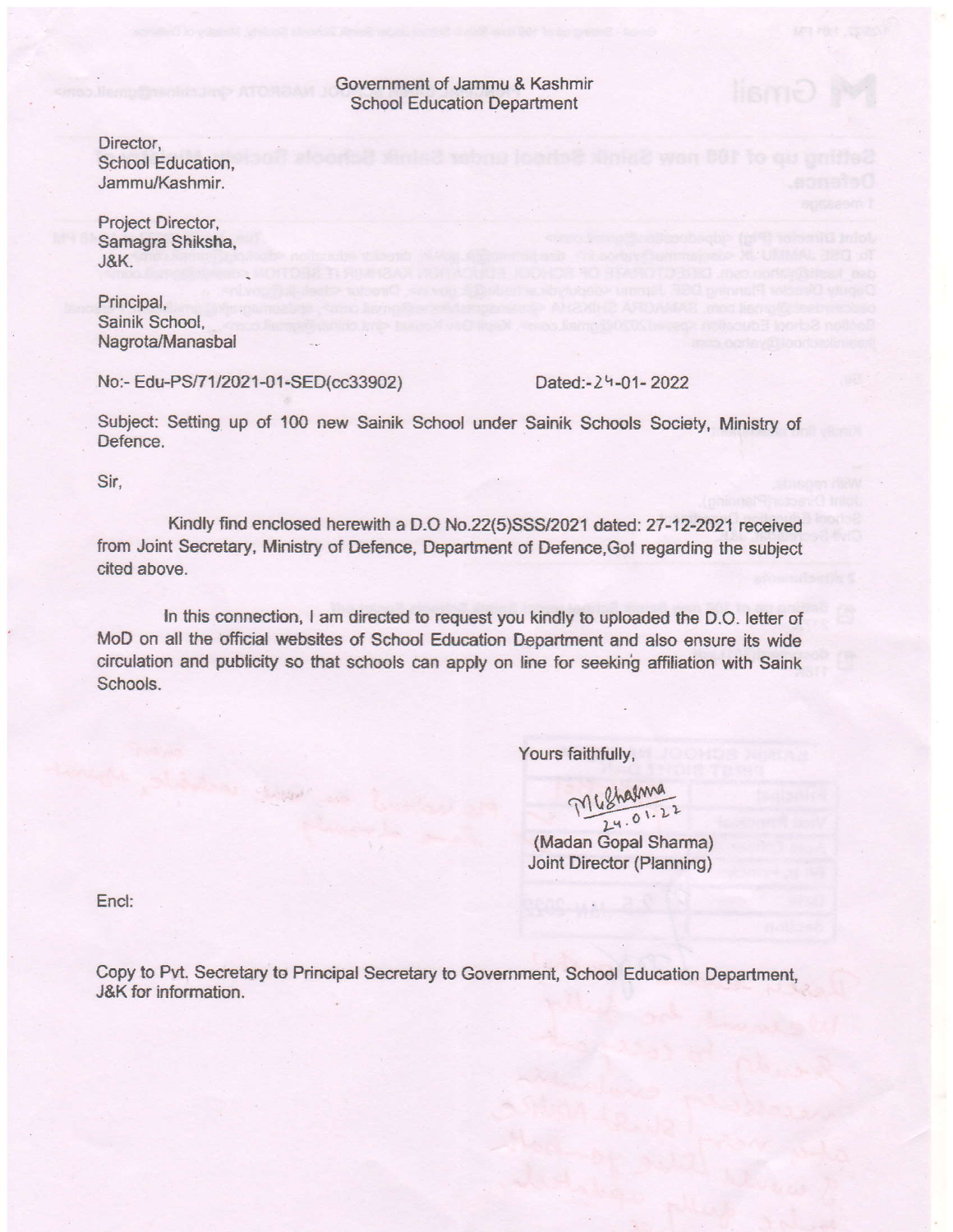# 31st January last date for schools to register with Sainik Schools Society for setting up new schools

# Process underway for evaluation of 284 registered schools for academic session 2022-23

Posted On: 28 JAN 2022 7:56PM by PIB Delhi

Marching ahead in tune with National Education Policy (NEP), Government has decided to provide increasing focus on value-based education enabling children to develop pride in rich culture and heritage of this nation, effective leadership with character, discipline, sense of national duty and patriotism through setting up of 100 new Sainik Schools under Sainik Schools Society, Ministry of Defence in partnership with Private Schools/NGOs/States.

Towards this end, applications were invited for joining the initiative only through the web portal [https://sainikschool.ncog.gov.in.](https://sainikschool.ncog.gov.in/) Presently, 284 schools have registered therein and the evaluation for identifying prospective partners is underway for the academic session 2022-23. In view of the response to this initiative and the need for finalising the evaluation in a time bound manner, it is now being considered to close the receipt of further applications. Accordingly, closing date for any fresh registrations on the web portal [https://sainikschool.ncog.gov.in](https://sainikschool.ncog.gov.in/) is 31 January 2022. No fresh registrations will be accepted after 31 January 2022 as the portal will be closed for this purpose for the academic session 2022-23.

### **ABB/Savvy**

(Release ID: 1793367)